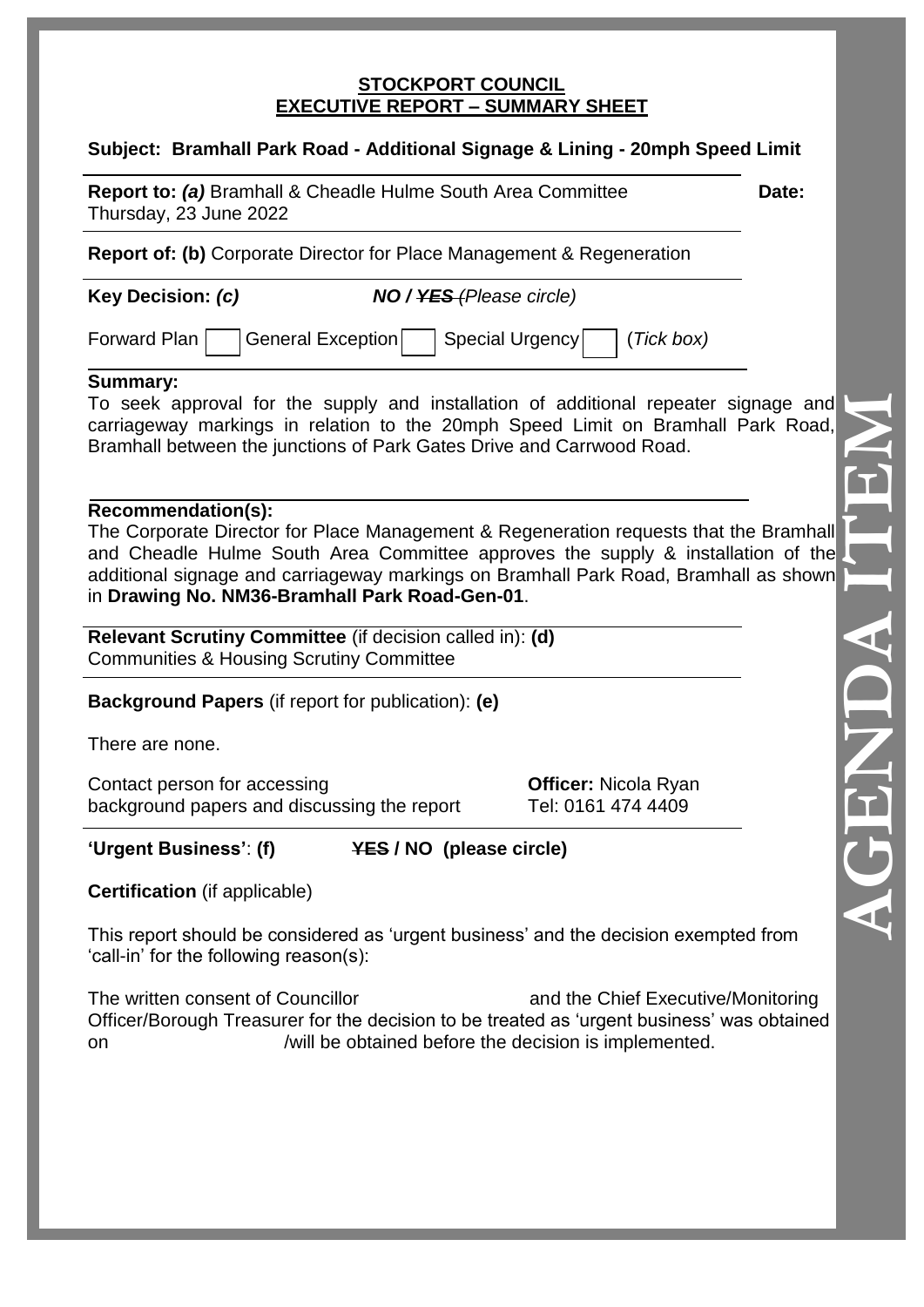Bramhall & Cheadle Hulme South Area Committee Meeting: Thursday, 23 June 2022

### **Bramhall Park Road - Additional Signage & Lining - 20mph Speed Limit**

Report of the Corporate Director for Place Management & Regeneration

### **1. INTRODUCTION AND PURPOSE OF REPORT**

1.1 To seek approval for the supply and installation of additional repeater signage and carriageway markings in relation to the 20mph Speed Limit on Bramhall Park Road, Bramhall between the junctions of Park Gates Drive and Carrwood Road.

### **2. BACKGROUND**

- 2.1. Following concerns raised by residents in relation to speeding on Bramhall Park Road an Automated Traffic Count (ATC) was installed between the junctions of Ladybrook Road and Carrwood Road on Monday 8<sup>th</sup> November 2021 to Monday 15<sup>th</sup> November 2021. The data collected confirmed speeding does occur at this location; the average speed recorded was 30mph and the 85<sup>tho</sup>%ile speed recorded was 36.9mph.
- 2.2. The data was shared with Greater Manchester Police however, their Policy is to 'engage and educate' in 20mph limits/zones, not to enforce.
- 2.3. In the absence of physical traffic calming features, such as speed cushions Greater Manchester Police would encourage the Local Highway Authority to install such measures to 'engineer out' the issue.
- 2.4. To be in a position to 'bid' for funding for the installation of speed cushions a strict criterion must be met. In this instance, there is no record of any accidents having occurred at this location in the past 36 months, from 30/06/2018 to 30/06/2021 (latest data available) therefore, Network Management would not be in a position to bid for funding from the Greater Manchester Casualty Reduction Partnership, and currently have no other identified source of funding for such a scheme. Whilst the local ward councillors have funding within their delegated ward budget, this is unlikely to be sufficient to fund the installation of traditional traffic calming features of the scale required for Bramhall Park Road.

# **3. PROPOSALS**

- 3.1. Whilst there is already signage installed on Bramhall Park Road, such as gateway signage upon entry to the 20mph speed limit, repeater signs attached to lighting columns and roundels in the carriageway, utilising the limited funding that is available in order to resolve the concerns raised and highlight to motorists that the location is a 20mph speed limit, Traffic Services propose to install additional repeater signs, roundels in the carriageway and refresh the current carriageway markings.
- 3.2. These proposals are shown on **Drawing No. NM36-Bramhall Park Road-Gen-01**.
- 3.3. These proposals have been discussed with the local ward councillors who have agreed to fund the additional signage/carriageway markings.